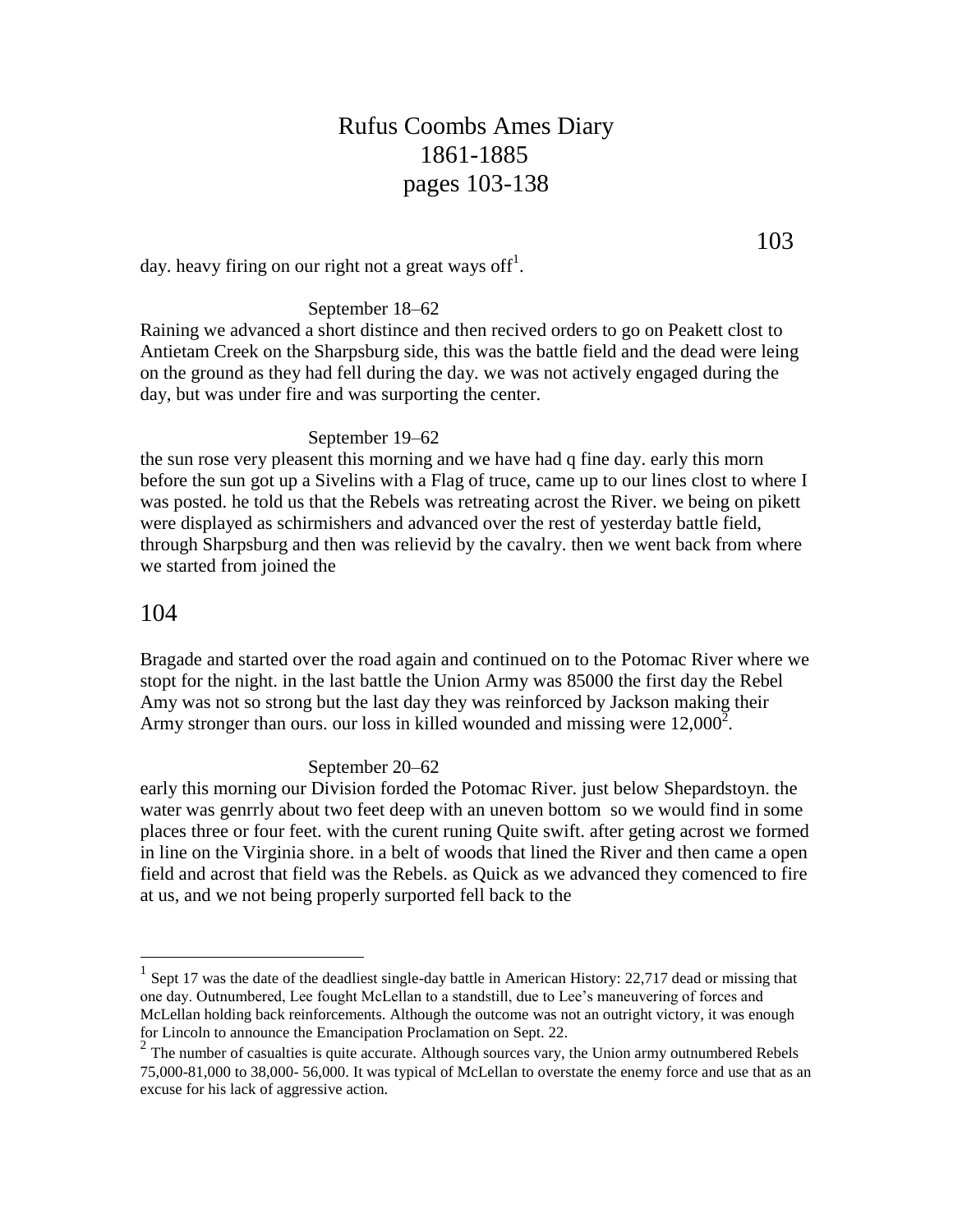waters edge where we received orders to return to the Maryland side, the rebels firing at us all the time we were geting acrost. that caused considble excitement soldiers floundering in the water and balls striking in every direction. but we got acrost that is the most of us ther was some kiled and some wounded Moses Veazie was wounded in the foot. the Ball struk between the sole of his shoe and is foot causing a wound but not very seareus. he was sent to the Hospitle now I stand alone as far as Camp 100 is concerned. the way we got that number was when we was camping at Halls Hill, we received wedge tents and when we formed our Company Gounds, ours was situated so we seposed it would be No 1 and Moses put that number on soon afterward the Captain came and said we would have to change our number for the Seargeants tent was to be Number one. then Moses added two sifers and ever after that we was called tent 100 boys.

# 106

### September 21–62

pleasent day and nothing to do. in afternoon I went on a raid and killed a fat sheap carred it to the company and had it cooked for all hands. went on peaket on the bank of the river and behind me 4 or 5 rods was the Atroduc Canel that follows the River down bye the ford

#### September 22–62

fine weather now. still on pikett as flag of Truce and 6 Ambulances was sent over the River to day to get our wounded but the Rebels would not acknowledge it and the came back but in a cuple of hours the went back and accomplished ther mission. there was a number detailed to go over and bury the dead. there was 500 Rebels sent here to day to be delivered up to their friends. they was halted clost by me untill arangements could be made, and while they was here I was one that stood guard over them I had Quite a talk with one that seemed Quite well posted but at first he was ofish he thought

that he would not be allowed to talk as he thought but I told him to speak his mind. he then told me that he did not like the Yankies and he would fight us as long as he lived. yes untill every hair in my head is gray. he was soon sent acrost and I sepose he was happy again at sundown was relieved from peakett and went to camp.

#### September 23–62

I was detailed this forenoon to pitch the Colonels Quarters. our Regiment moved a short distince to day and are now on the highway. went to a well to fill my canteen. there was two or three hundred Soldir on the same business I bumed a small dipir that was considered purfektly right in time of war., 1886. I brought it home with me and it has been used as a Coffee measur up to the present time. and the canteen that I drawed in

107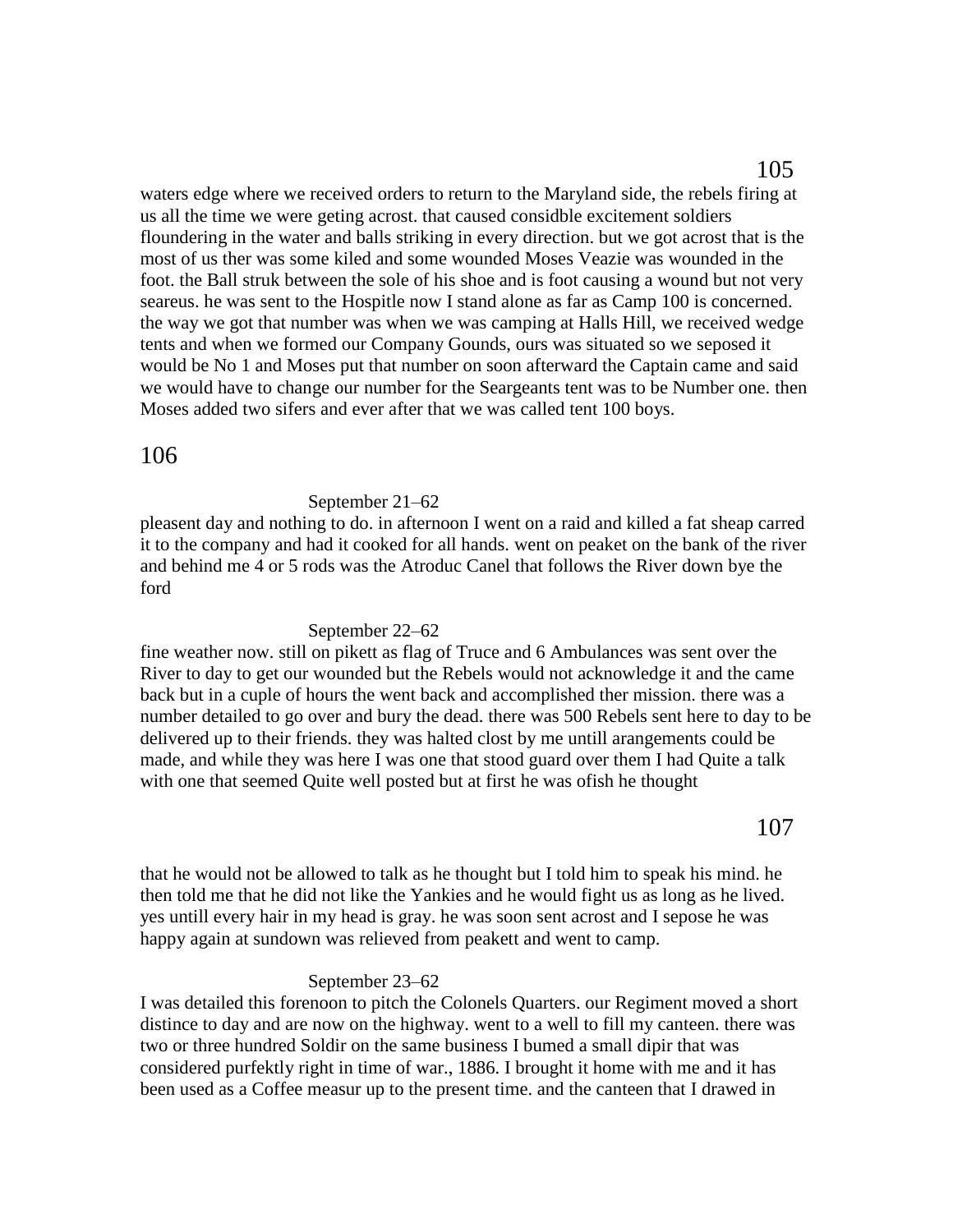February 1862. last winter I had it decerated and it hangs in the siting room. the Captain is making out the payrols. got a letter from Mother to day with one dollar

# 108

# September 24 –62

some Rain to day hered that Richmond was taken. President Lincoln ishued a Proclamation on the 22 stating that all Slaves in the Suthern States should be Free. I went to Sharpsburg to day and bought a loaf of bread an went in the Hospitle to see Moses. he is Quite discouraged and said he was never agoing to get out his foot is better but he has got a Duair [diarrhea?]. the regiment numbers 200 at present.

## September 25 –62

Pleasent. orders came to detail 12 men and two Noncommision officers for peakett duty that taks me. we went on post in front of Shepardstown. two miles up the River from our camps.

## September 28 –62

pleasent in forenoon and rained in afternoon. I made a greater to day to grate corn are for jonie cakes peace of twin an a nail. some Artillery went acrost the River and

109

came back before dark

# October  $1<sup>st</sup> 62$

fine untill afternoon then had a shower. hurd distent Artillery acrost the River. some of our company are talking of leaving co B and joyning Company G. (all wind)

## October 12–62

Quite cool last night. the 129 regiment Pennsylvania that is camped clost to us went to Hagerstown in a hurry last night. the report is that the rebs are in Penn. hurd that the  $7<sup>th</sup>$ Maine had gon home

## October 13 – 62

quite cool with some rain through the night. the 129 got back in the might. I am on camp guard counter sign Fredricks

## October  $15 - 62$

overcest and cool. 7 detailed to go on pikett Alvin and myself included in the evening I went to house after bread but got a pie

110

October 16 – 62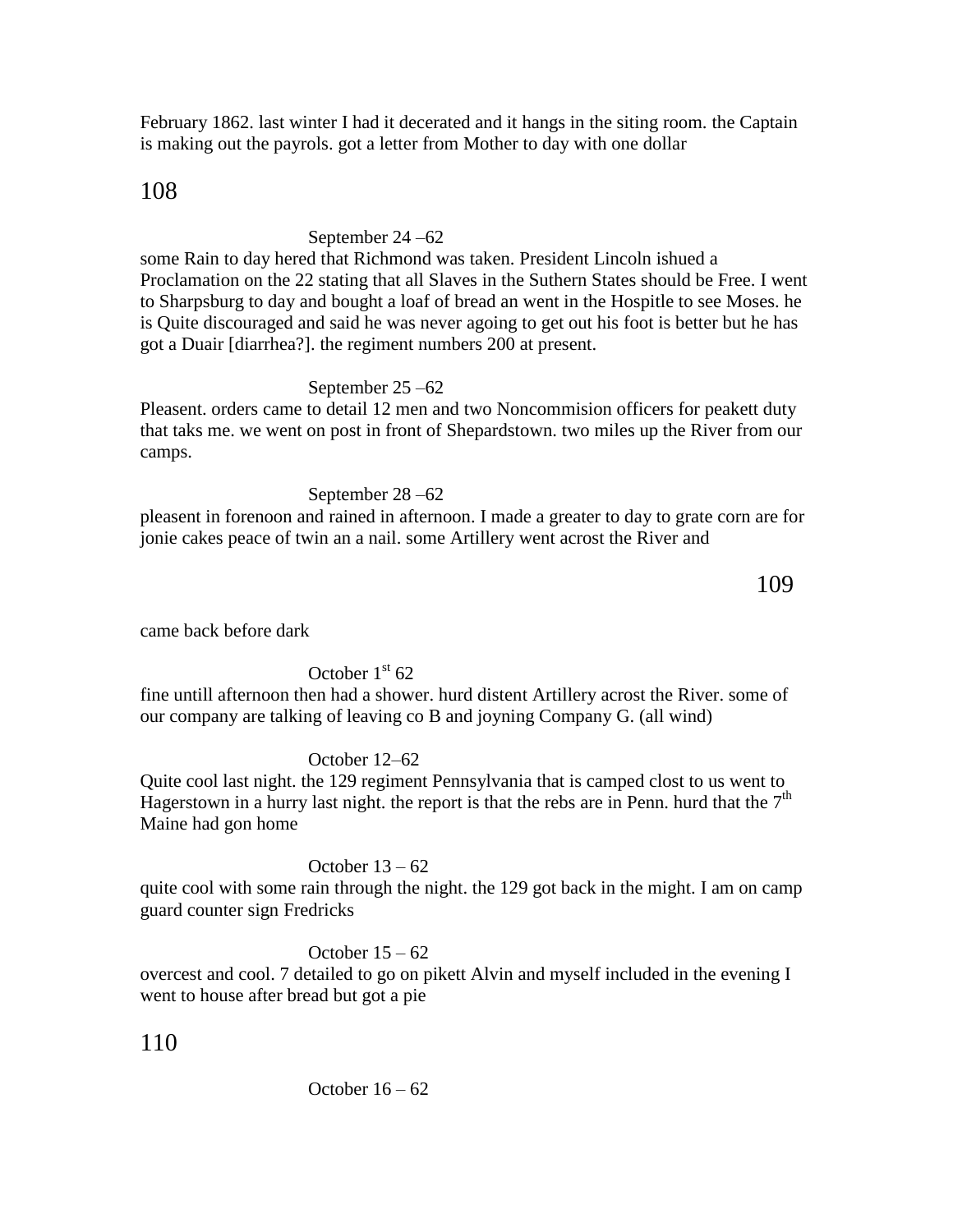pleasent but windy the 129 went acrost the River to day. there has been heavy firing towards harpers Ferry all day. bought 4 loves of bread and a can of butter; orders to be redy with one days rations to march in a moments notice.

### October 17–62

A fine day. 5 detailed for pekett duty including Alvin and myself. we was posted on the Bank of the Potomac River in front of Sheperdstown there is a dam acrost the River her and we are post at the Muriland end this noon our attension was attracted by something coming acrost the dam sometimes it was staggering about then it would jump and then get down on all fours but all the time kept coming towards us we watched it very long and soon see it was a man. when he got acrost we took charge of him and asked him what was the matter he said he had the St. Vitus dance and he belonged to Shepardstown

and wanted to see our General we gave him some hard bread which in eating he came very near chocking for he eat as he walked. and it was very hard for him to talk. he was a young man not over 24 and was a smart and healthy looking man any one would not sepose that he had such a dease. we was suspisus of him, thinking that he might be a spy. and took this way to get inside of our lines. we took him to the Generals Head Quarters, there was two Pennsylvania men came here after the Bodies of their sons that were killed in the advance acrost the River, September 20.

### October 18–62

Pleasent and warm days but cool nights, a little to much cool, we drawed some fresh meet to day, there has been Quite a Forse acrost the River the last two days and they came back last night

October 20–62 James Collins our orderly has been home on a Furlow. got back

# 112

to day. since he has been home he has got married. he brought me a peace of his weding cake, and five me \$5 that Mother sent by him

October 22–62

our regiment was called up early this morning to go on fertig to build a Bridge acrost the Chesepeak & Ohio Canell.

October 30–62

111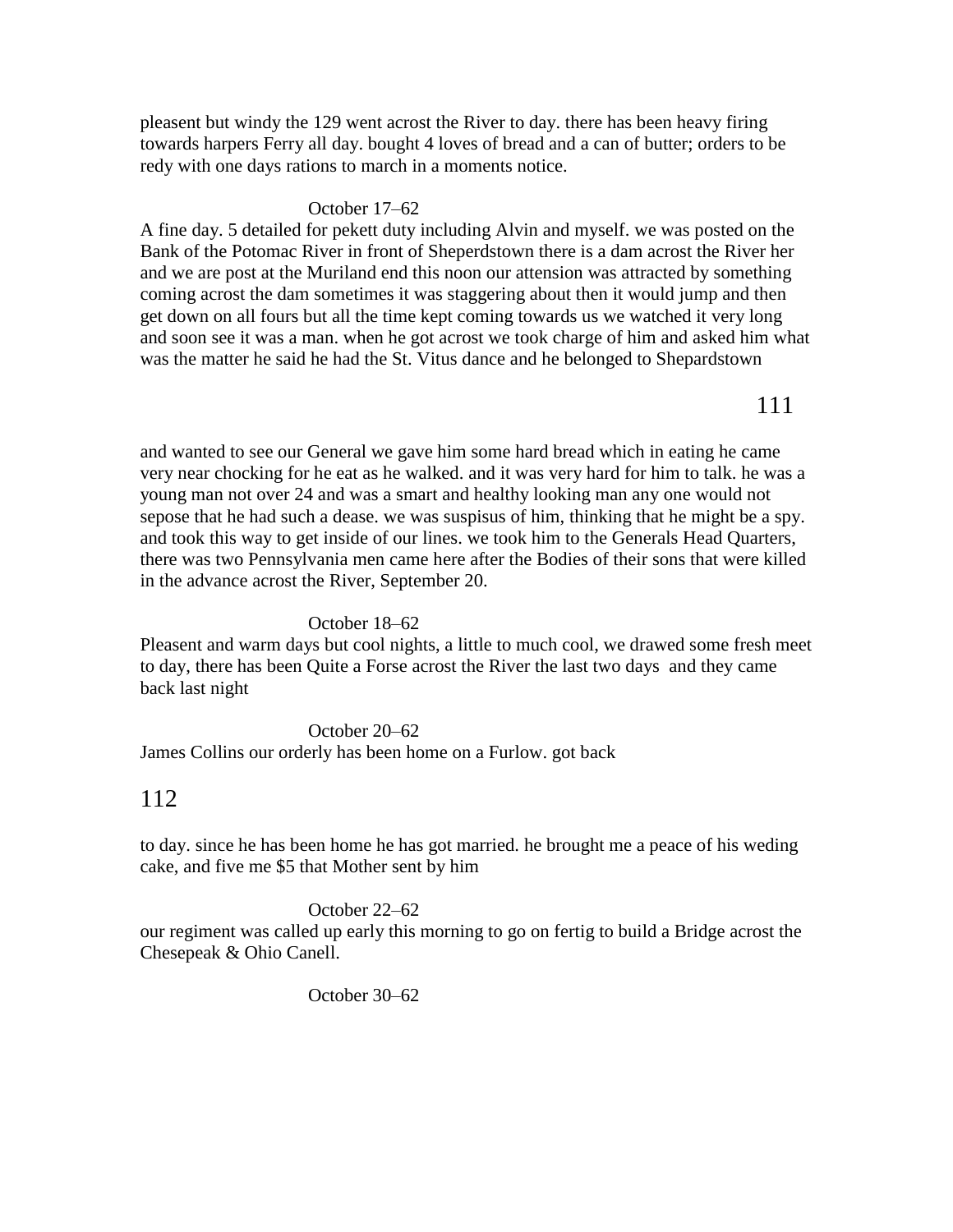fine weather. here we are bound for Virginia. the whole Army is on the move. we left camp in the afternoon and marched within two miles of Harpers Fery and halted for the night I have been rear guard<sup>3</sup>

#### October 31–62

pleasent and warm. we took up the line of march at 8 this morn and crossed the Potomoc at 4 oclock. gong through Harpers Fery

# [113]

and continued on five miles further and camped

## November  $2<sup>nd</sup> 62$

fine day. we was turned out early and our Regiment was detailed as rear guard to our Division. we waited untill it had marched by us then we started in rear of the teems. heavy firing in advance.

#### November  $3 - 62$

we marched all night and got up with the Bragade at sunrise and stoped just long enough for me to make a dish of coffee. we had a good time through the night robing the Sutlers I got 5 cans of surep and some sweet potatoes. we are now at Sneakersvill<sup>4</sup> heavy firing in advance

#### November 4 –62

a fine day. we fell in to march but the order was counterminded. our Regiment ad the 5h Mass Battery had a squable among themselves

# 114

Snickersvill November 5–62

overcast and looks like rain. there was a detail made to go with the teams as guard. very firing in advance.

#### November  $6 - 62$

Rained hard last night. called into line this morn and marched through Dellmont and Midletown then halted and lied down cold and wet with nothing to eat

<sup>&</sup>lt;sup>3</sup><br><sup>3</sup> Lincoln visited McLellan in Sharpsburg in early Oct. to prod him into pursuing Lee. On Oct. 6, General in Chief of the Army, Halleck follows up with an order "that you cross the Potomac and give battle to the enemy". McLellan refused giving typical excuses and delayed until Oct. 28. *The Long Road to Antietam* by Richard Slotkin, Liveright, NY 2012, pages 383, 427-428

<sup>&</sup>lt;sup>4</sup> Snickersville, now known as Bluemont, VA. Snickers Gap is a low point in the Blue Ridge Mtns and served as a path between No. Virginia and Shenandoah Valley. The Union forces are following Stonewall Jackson's retreat into the Shenandoah Valley.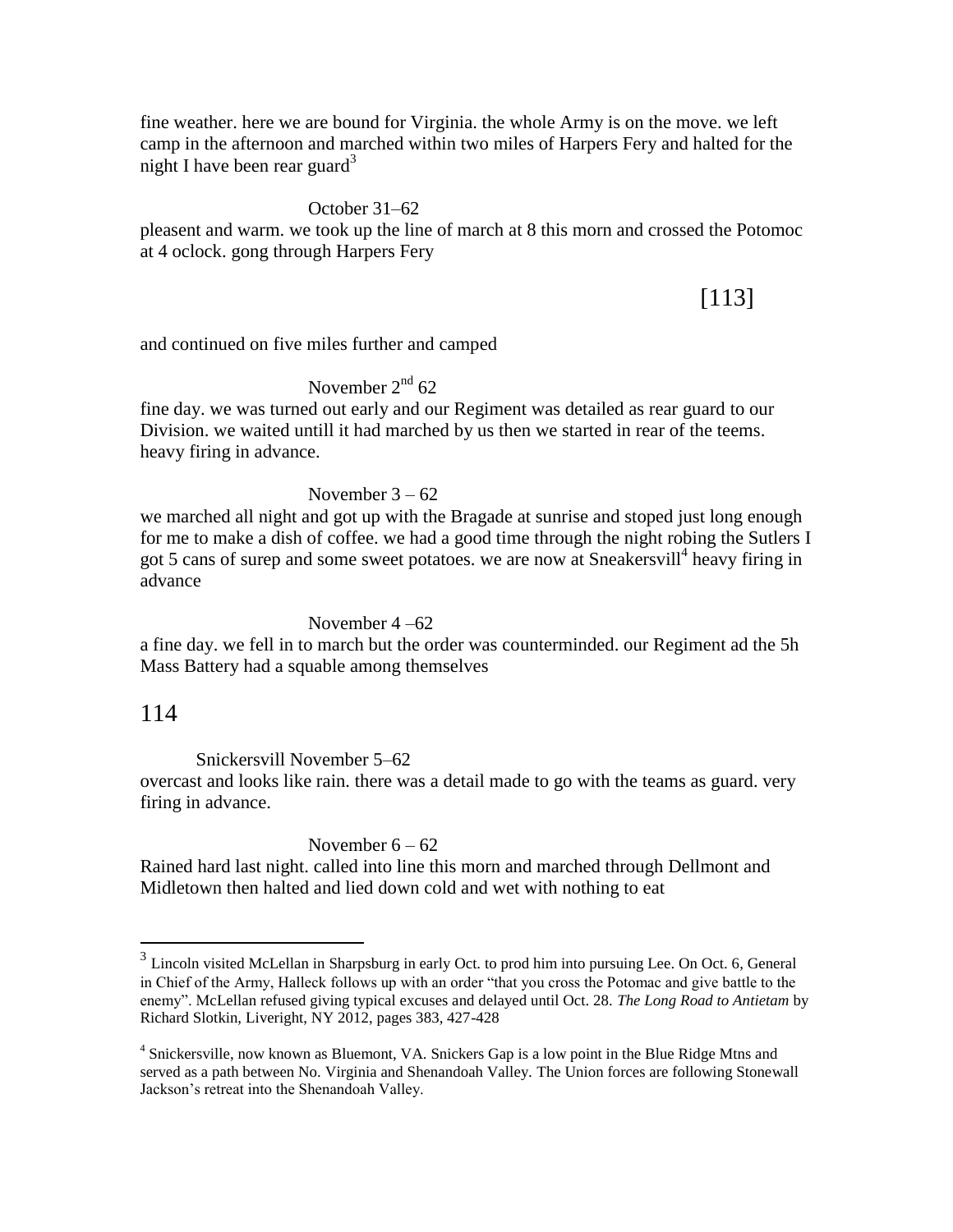### November  $7 - 62$

Raining and cold. started very early on the march. it has snowed Quite hard through the day. we got some hard bread in afternoon. before dark we halted in the woods pitched ponches, and got some hay to lie on. I was then detailed as camp guard  $9<sup>th</sup>$  relief.

### November 8–62

overcast and cold. started early this morning. marched 9 miles passed through New Baltimore heavy firing in the advance. it seems to keep about the same distence

115

### November 9 –62

very cold. turned out very early before daylight but did not start untill sun rise went three miles and halted in the road and pitched ponchoes, in afternoon the wind went down and the sun came out and it is Quite warm. Alvin went on a raid and got a Calf

### November  $10 - 62$

pleasent, and warm. started this morn at 7 oclock to go on a grand Review. General Maclellan is relieved of his comand. heavy firing in advance. General Maclellan Farewell address.

Officers and Soldirs of the Army of the Potomac

an order of the President devolves upon Major General Burnside the comand of the Army. in parting form you I cannot express the love and gratitude I bear you. as an Army you have grown up under my care. in you I have never found doubt or coldness. the Battles you have fought under my command will proudly live in our nations history. The glory you have achieved our mutual

# 116

perils and fatigues, the graves of our comrades fallen in Battle and by disease, the broken forms of those whom wounds and sickness have disabled The strongest associations which can exist among men unite us still by an indissoluble tie. we shall ever be comrades in supporting the Constitution of our country and the nationality of its people.

George B. Mcelellan Major General U.S.A

## November 11–62

Quite a warm day. Company drill in forenoon and dress prade before dark. heavy firing in advance all day. I think this has been the hungrest day I ever see. I hunted among the teems and found some hard bread surched it over and found some that I could eat. the Army has got the Blues they have lost their favorite General. and there is all mes a meeting among the soldirs. I have herd hundreds sway they would do no more duty. but it is no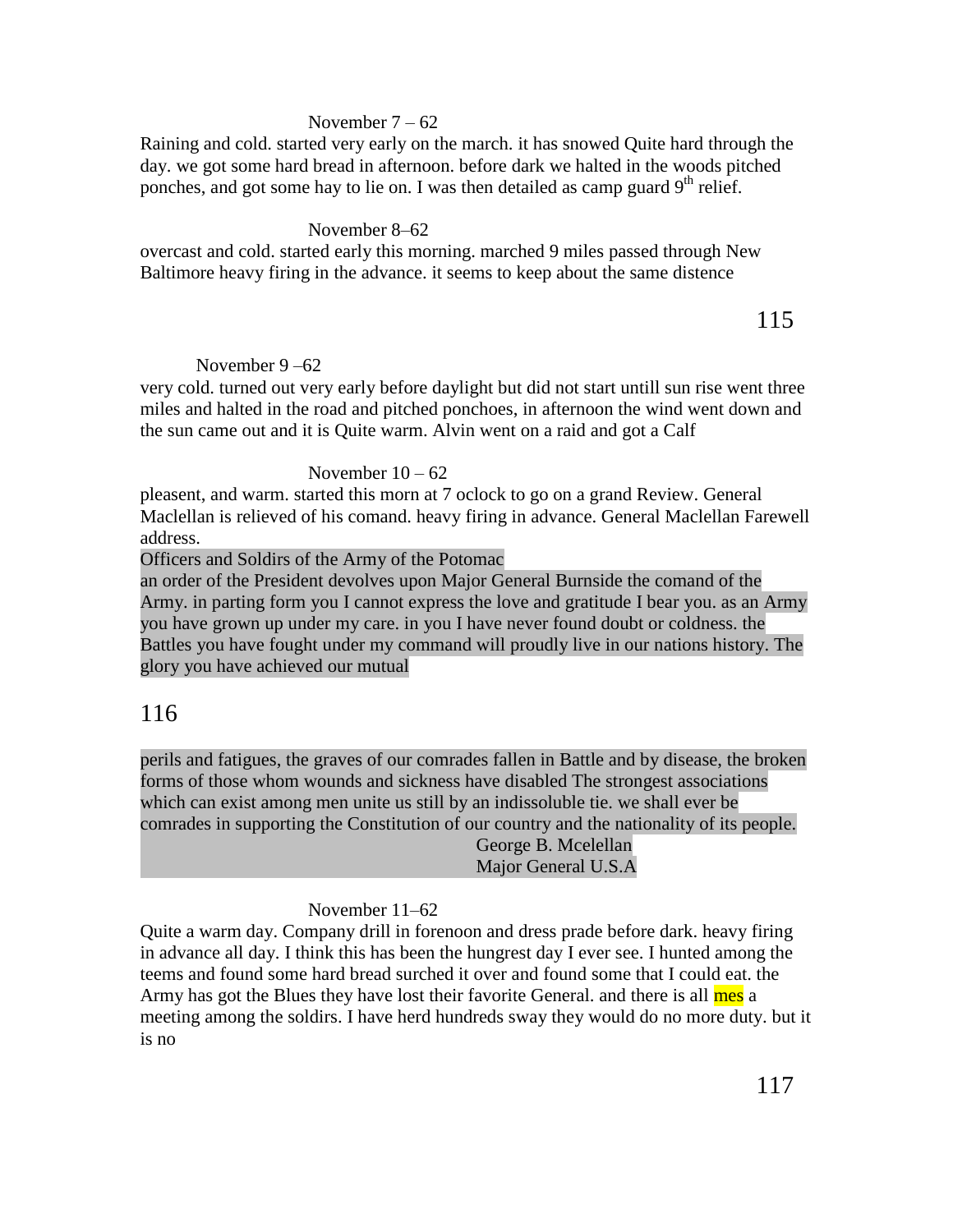use to talk that way. if you belong to Uncle Samuel you have got to do as he sais. now we are under General Burnside.

### November 12–62

to day the 5<sup>th</sup> Corps had a grand Review. General Porter has been relieved of his comand they say he discharged orders at the  $2^{nd}$  Bull Run. but I think he suffers from being a friend to General Mcclellan during the prade I was put in Company G to even up the Companys.<sup>5</sup>

#### November 13– 62

last night the wind blew very hard and a tree fell within a cuple of feet of my tent. Co inspection in forenoon and Co drill in afternoon

#### November 15–62

cleare and windy. we had a grand review to day Gen Buturfild<sup>6</sup> takes comand of the  $5^{\text{th}}$ corps. General Johnson, Rebel, is reported neare Harpers Fery.

# 118

 $\overline{a}$ 

#### November 17 –62

Raing we started early this morning Alvin George Croford and I detailed as Provo Guard. passed through Warrenton Village at 8 oclock then went through Warrenton junction making 16 miles captured some Prisenors. and halted for the night heavy firing in the advance

#### November 18–62

A light and drisly rain all day. started about 10 oclock. went five miles and Pitched Ponchoes. we passed four houses to day one Brick the other three Log

#### November 20–62

Rained hard all last night and some raine to day. for the last few days we have had but very little to eat owing to the condition of the roads. and as we was not expected to move. I took my gun and started with the determination of having something to eat I went 4 or 5 miles I came acrost a Cow feading in a field but as Quick as she see me she started

## 119

<sup>5</sup> General John Fitz Porter was a close associate of McClellan's; partially blamed by Pope for the disaster of 2<sup>nd</sup> Bull Run he was relieved of command (after receiving conflicting and confusing orders from General Pope.) He was reinstated by his friend McClellan. After Burnside replaced McClellan, Porter was courtmartialed for disobedience and misconduct at  $2<sup>nd</sup>$  Bull Run; convicted and dismissed from the Army. He was exonerated in 1878.

<sup>6</sup> Major General Daniel Butterfield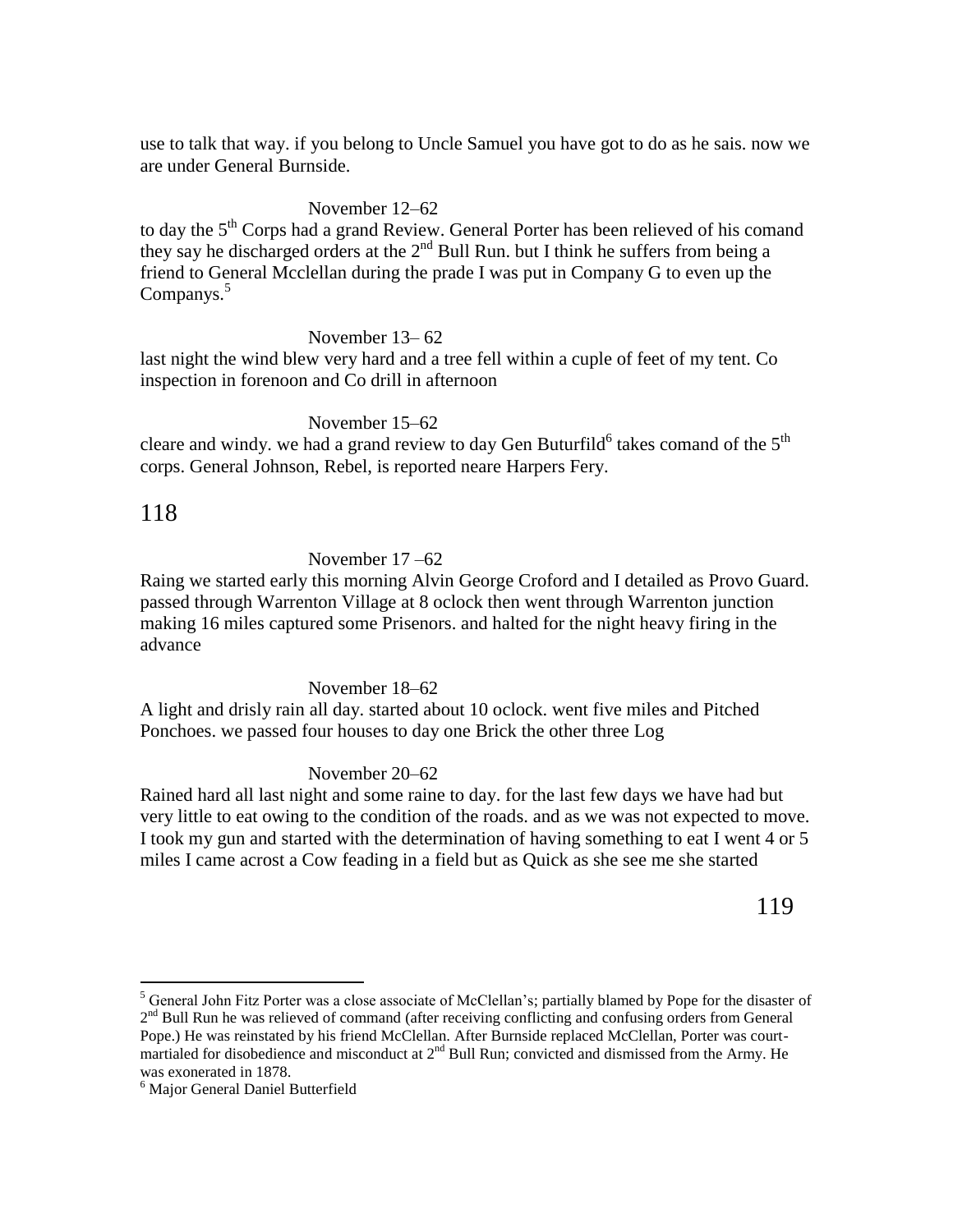for the house. I followed her and when I got in front of the house there was a young woman come out and beged me not to take the cow. the story she told and her tears saved the cow. she said when the Army got there they had a number of cattle but the Yankies had killed all but this cow they saved her by keeping her in the house. but as they had not seen any Soldirs for a day or so they thought it was saft in letting her out. all they had to eat was the milk and some corn. I left her and a short distence from there I came acrost a large flock of Sheap and a numbr of soldirs on the same business I was on we drove the sheap up in a corner of a fence and I droped on one knee intending to shoot through the flock. I was the only one that had a gun. but the boys thought it would not do. we would have the Provo Guard upon us. so I lied my gun down and we drewed our knives and formed a line

### 120

and made a charge on the sheap each one grabed his prize. but there was a very few that had grip enough to hold on while the rest of the flock was hoofing it over their heads when the battle ended all I had to prove that I was in it was a hand full of wool and a sheapy smell but in looking over my comrads I see I was not all alone in that respect. I then took my gun and a Sergeant and I started for the sheap which had started for the center of the field. my intentions then was to get them cornered again where I could shoot a numbr and get into the wood before the Provo could get there the sergeant run down a small sheap and just as he grabed him I herd the clatter of Sabors and looked over my and see a numbr of mounted Provo coming for us. I sung out Provo and started for the woods. the sergeant threw his sheap on his back and started to. we had about 100 yards to go before we go to a

121

fence. as Quick as we got into the woods, he killed his sheap and then we struck out on a bea line into the depth of the forest. the Provo had been delaied by the fence but when we got well started we could hear them raterling among the bushes. after runing about one mile we stopt got breath and comenced to feel our way back. but our sheap was gon we then went to where we had them cornered and I got a Quarter and started for camp

#### November 22–62

had orders to march packed up. then the order was counterminded. I was then detailed to go on Fertig. then we was ordered to pack up and march then we had orders to pitch Ponchoes, then orders came to detail tow men for Pikett. then that order was counterminded plenty of orders and nothing to eat.

# 122

### November 23–62

pleasent but cold we started on a march early this morning with nothing to eat. in afternoon had hardbread delt out to us. halted at dark and pitched Ponchoes.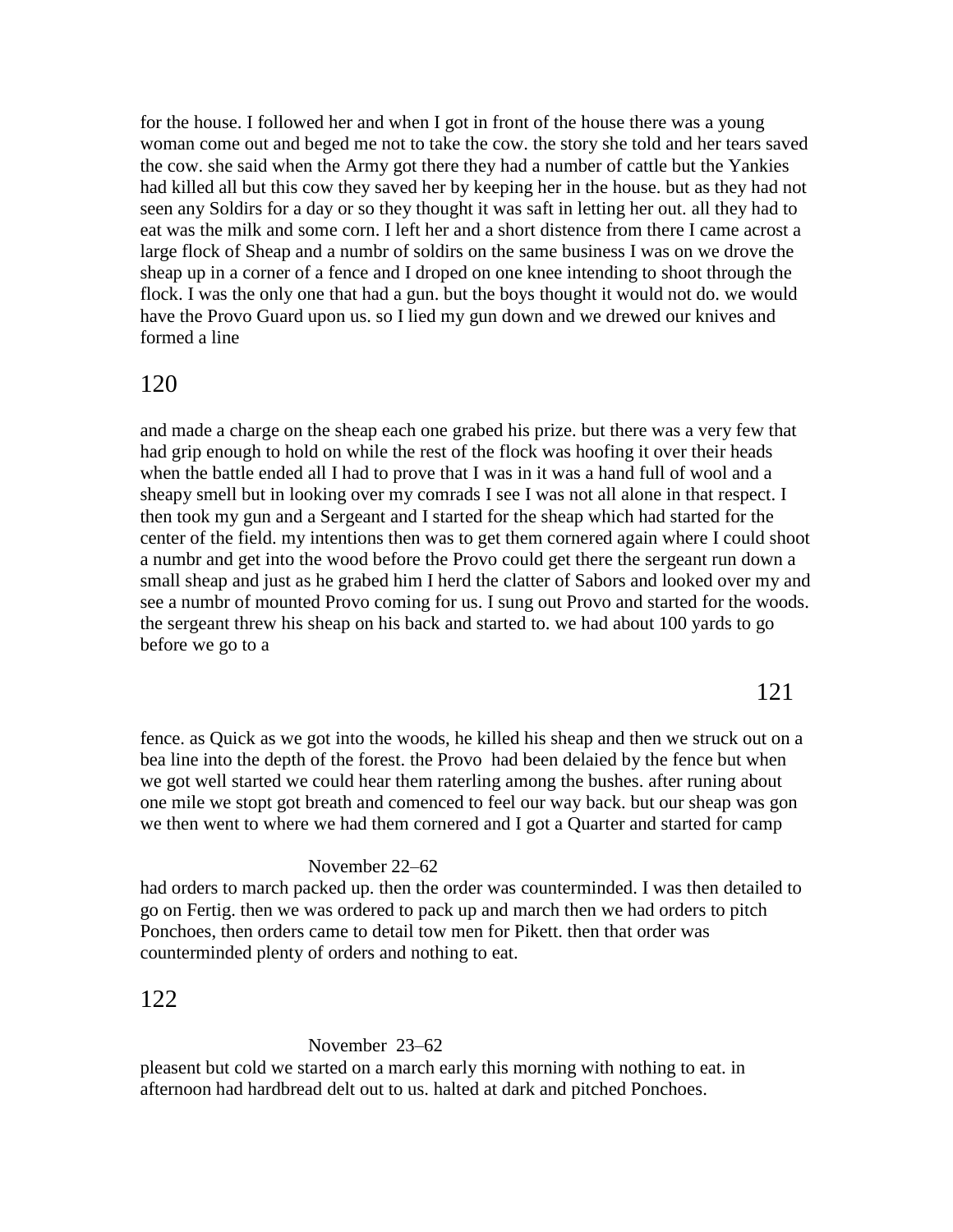### November 24–62

Cleare over head but cold. we drawed Raitions to day and we was in need of them. pitched my Poncho in better shape. this has been a day of rest.

November 25–62

overcast but warm. has the apparance of Rain there has been a large numbr of Beef cattle drove up to day and the Boochers are killing them. Dress prade at sundown.

November 26–62

rained stidy all night Alvin and I detailed for camp guard. Company inspection this forenoon

November 27–62 Thanksgiving in Maine. came off camp guard countersign Melvill

# 123

herd that Moses Veazie was dead now two of my camp mates are dead and one is discharged

November 30–62

pleasant but cold. Joseph Grindle has arived. he has been a Prisenor Alvin bumed a Axe to day a tool we nead

December  $1<sup>st</sup> 62$ 

Cloudy. we started on the march this morning and at night stopt on the ground where we was on November 23

December 2 –62

we have been on a scout since yesterday morning. and got back to our Bragade at 3 oclock this afternoon

December 4–62 pleasent and warm I went to work to build a log shantie to day.

Falmouth Dec 5–62 rain and snow all day. Alvin and George Collins and myself went on camp guard. my Post was at the Bregade Comisary we bumed considble and

# 124

George was arested

Falmouth Dec 6–62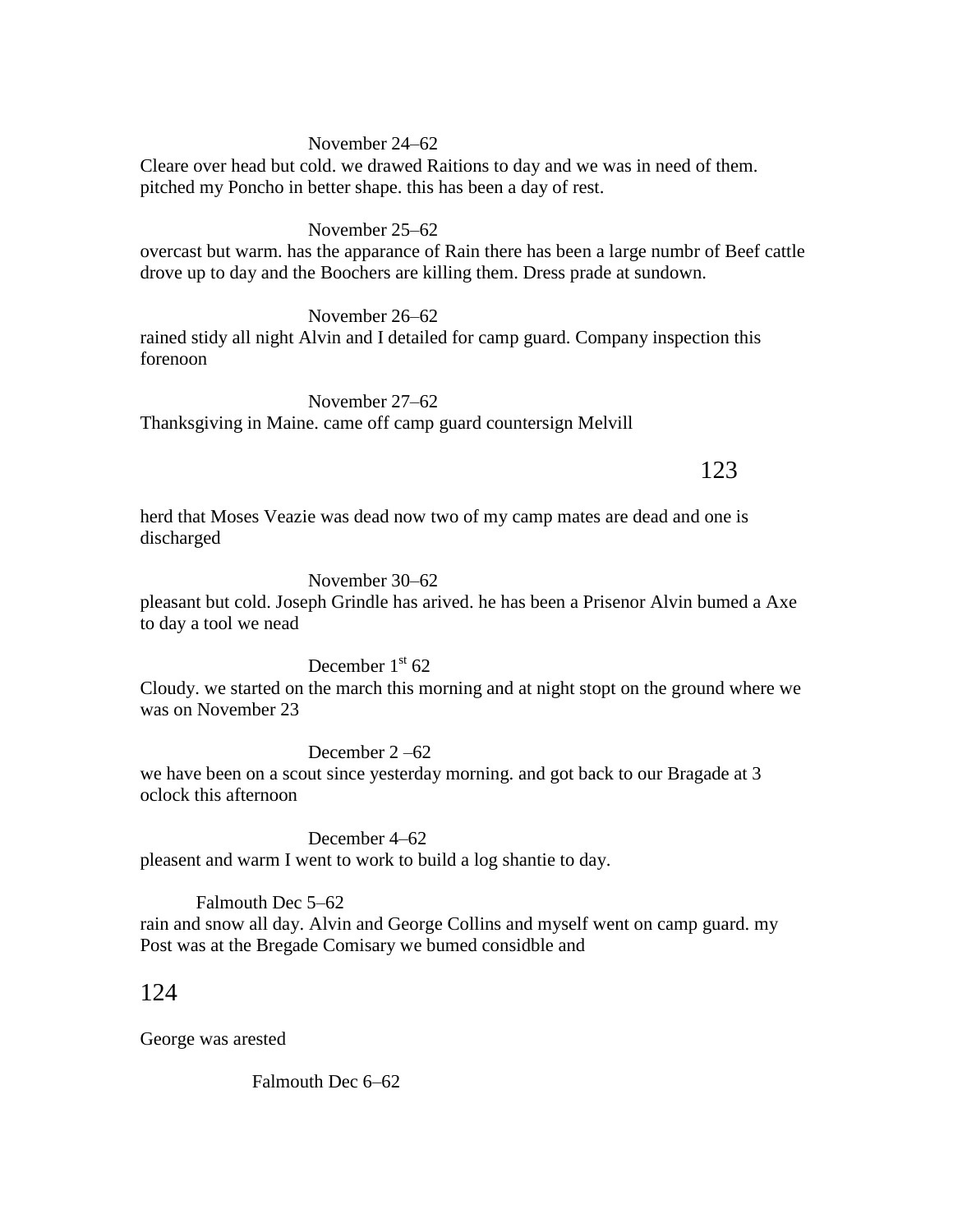pleasent but wet under foot got relieved this morn. we bumed Potatoes hardbread Pork and Beans. and a tin pole I stole the pail from a nigroe. we had a new Color presented to us to day, with the Battles on it that the regiment has been in

### Falmouth Dec 9–62

worked on our Log Cabin to day. there is 4 of us Charles Veazie Joseph Grindle Alvin and me. it is to be 6-12 4 feet high and we dig down two feet so it will be 6 feet high during the day we hered that we was going to march and we stopt work, a short time then went at it again. we then hered that the two years men were agoing to be sent home inside of 30 days.

### Falmouth Dec 10–62

pleasent and warmer. orders came to be redy to march acrost the Rapihanoc River, with 60 rounds of cartridges and three days rations but the day passed

125

and we did not march

Battle of Fredericksburgh Dec 11–62

we are ling 5 miles back from the river and in front of Fredericksburgh this morning at 2 oclock we was routed up to march. the Artillry comenced at that time to shell the City. we left camp at sunrise and went clost to the River where we staid all day clost to where we were August 21. the Army is divided in three parts one croses above the city and one below.  $5<sup>th</sup>$  Corps in center

### December  $12 - 62$

our troops have possesion of the City for the Rebels have fell back a short distence. but our troops have not all got over yet.

December 13–62

pleasent day. we crossed the River this forenoon on Pontoon bridge in front of the City. we had Artillery stationed on our side and they kept up a content fire over our heads. some of their shots fell short and struck

# 126

in our ranks, after we got acrost and in the city, we marched out of it through a gullie that as dug out for a rail road track. and the Rebels had a good chance on us untill we got through into the open field there was a number kiled and wounded before we got out. just as we got out of the cut Liet. Downs of company E was wounded in his left arm and when he got where I as he asked me to hold on the stub and get him to the rear. I throwed my gun in the hollow of my left arm and clenched my hands around the stub. and got him into the City in a house that our folks was using as a Hospitle. then I took his over coat off and the peace of shell that had cut his arm off excepting a small pease of flesh droped out. the house was full of wounded. I went from that room into one where there was a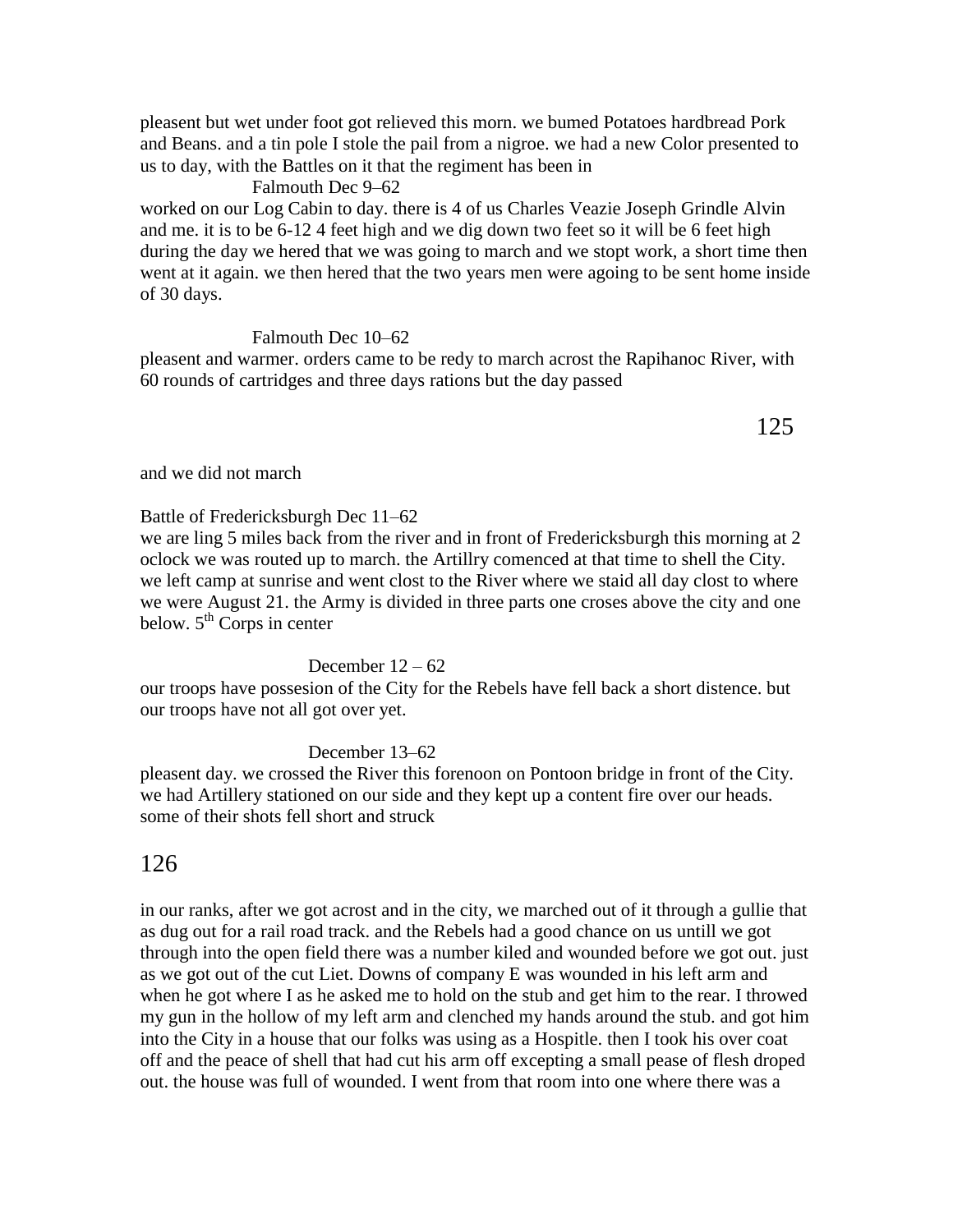Surgeon, at his work. he had a man on a table and had just finished cuting his arm off. he had his sleeves rolled up and he was all cover blood, and one corner of the

# 127

table he had a pile of hardbread and between his cuting he would take a bite. when this Soldir was taken off the table he praised the surgeon for his skill while he called on for the next. there was a numbr of legs and arms throwed up in the corner of the room. in going from that house I passed a numbr used for the same purpose. and the streets were full of wounded going for them. when I got bick of the City, I undertook to cross the field to get to the Regiment that was ling down in a hollow. but as Quick as I showed myself the Rebs comenced to fire at me and I fell back behind a house, and while I was thinking whether to go ahead or not, Gen Griffin come up with a few of his ades and undertook what I had just given up but they did not get any further than I did before they turned. thus I felt better I w3aited till after dark, and then I started again. it was overcast and very dark and when I went over the field the dead was ling where they had fell through the day. I thought of the mony they had with them for the army was paid off the day

# 128

 $\overline{a}$ 

before, and I had a good chance to get it and as it turned out it all went into the Rebels hands the next morning but I expeted to go into battle the next day. in passing one fellow the thought struk me that it was Alvin and I got down to look him in the face, and felt relieved. he was ling on his side his elbow on the Ground, and his head was resting on his hand. but was dead. I went on and joyned the Regiment, where we stopt but a short time. they had been lingery ever since I had been gon. by keeping snug the rebs could not hit them.<sup>7</sup>

## Fredericksburgh Dec 14–62

we left the Battle field last night at about 10 oclock and came into the City and halted in the streets. it was raining and very dark. we broke ranks and I went and sit on the frond door step of a large nice house and while I was siting there I reached up and found the door was not fasened I whisprid to a cuple of the boys and we went in. one had a peace of candle which we lit then we took the door

# 129

to our right and went in a very nice room. a Piano and stufed furniture we knew there was no one living in the house for when we made the attack the inhabitense all left. we went from that room through on hung full of pictures went to the kitchen from there down

 $<sup>7</sup>$  Dec 13 1862 was another disastrous loss for the Union. Burnside's strategy was a full frontal assault at</sup> Marye's Heights where the Rebels had the higher ground and were dug in. The strategy failed and in spite of superior numbers the Union Army was forced to withdraw. (www.civilwar.org Civil War Trust numbers the casualties 13,353 Union vs. 4,576 CSA)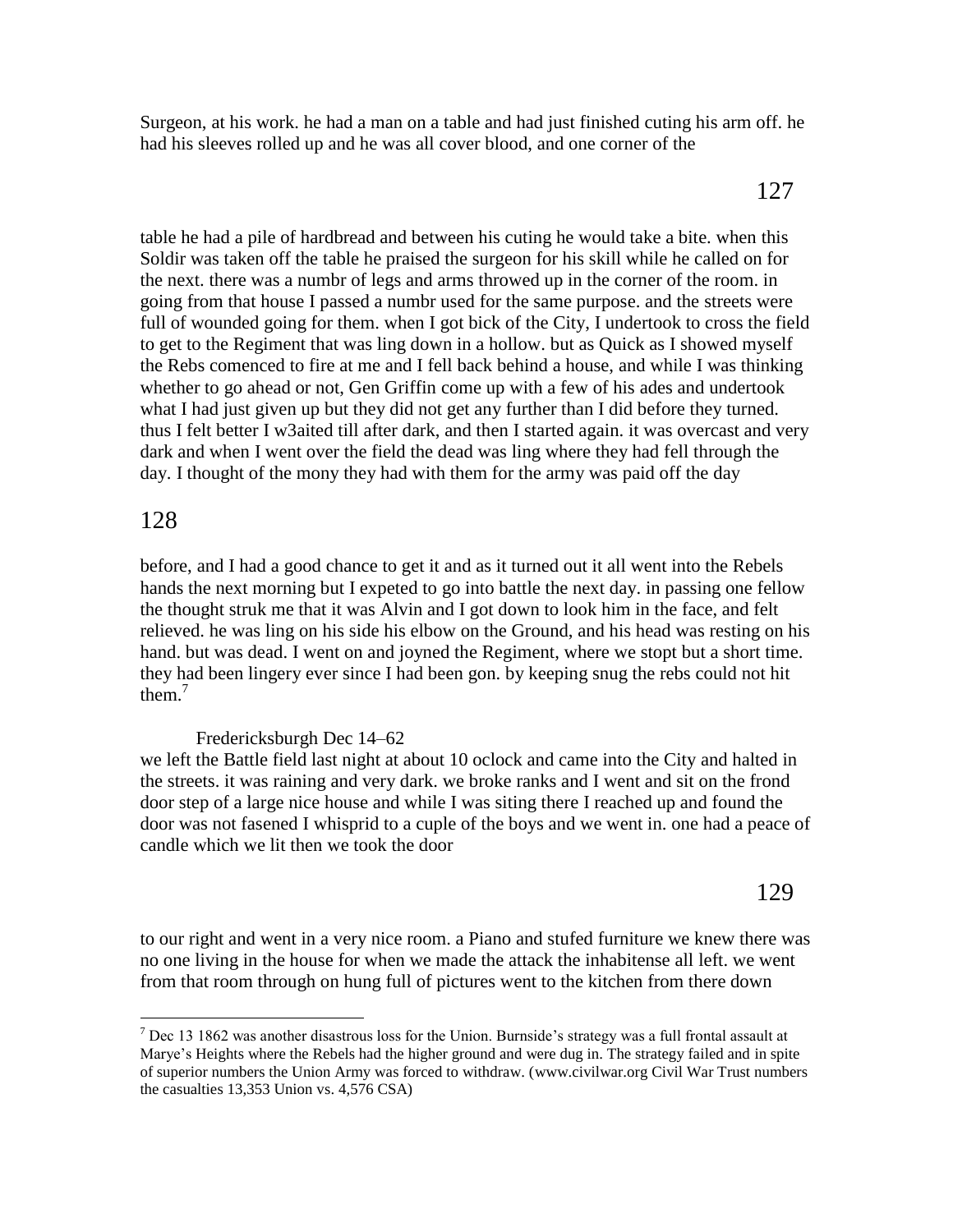suller and back going into every room untill we got to the third story we was hunting for something to eat and while we was surching we hered some one grone we followed the sound and came to a room where there was a sick Union soldir. he was very sick with a fevar he had haled the bed off on the floor and was ling on it. we asked him a few Questions and continued our surch as we went back, but found nothing to eat. when we got back to the street the Regiment was just falling in we took our places in the ranks and went acrost the River just as we got acrost we passed a numbr of our wounded on the side of the road where they had been left out in the cold rain. we went to our old camp ground.

# 130

### Falmouth Dec 17–62

it was pleasent in forenoon and Snowed in afternoon. Joseph Grindle Alvin and I comenced a new camp to day. Lieut Geo I Brown arived to the co to day. he has been home on a furlow

### Falmouth Dec 18–62

Quite cold. got in our new camp to day. I was detailed to head Quarters to cut wood. my weight 153. including overcoat.

## Falmouth Dec 21–62

Fine day we got up a lot of wood in our camp for a rainy day. Colonel Burns Act Brigidear General. marched out a good place for us to camp but Old Hooker<sup>8</sup> would not let us camp there

## December 22–62

we had orders to pack up this morn and we have moved one half mile. and comenced a new camp the same size of the last one.

## December 23–62

Alvin went after bords and Jo and I went after rocks to build our fireplace and chimney with.

## December 25–62

Fogy I started early this morning after boards the bords we have used about our camp we have luged from a barn over one mile off and they are hard wood bords at that. in afternoon I was detailed for fertig whiskie delt out.

## December 20 62

we finished our chimny to day and dug out the tent tow feet deap, and made bunks. we are to have baked beens in morn.

## December 28–62

 $\overline{a}$ 

<sup>8</sup> Major General Joseph Hooker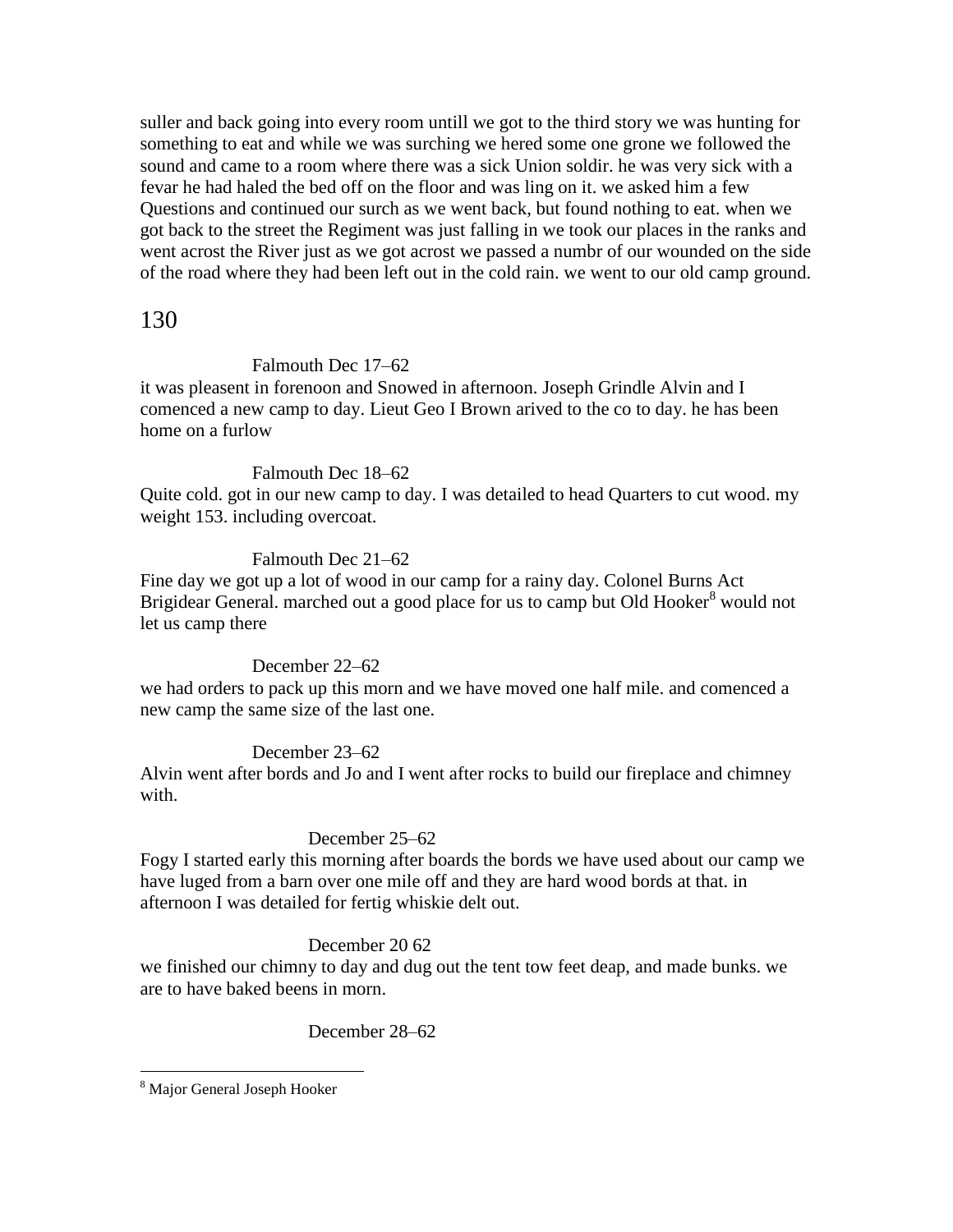find day I went on Provo Guard. Devine Services at 10. Dress prade at sundown, and the names of stragerlers red off in the last Battle. 7 from our Company sentenced to loose one months pay and one months fertig. herd around the

# 132

fire that we was agoing back to Arlington Hights.

### December 30 –62

I got relieved early this morning and at one oclock our regiment started on a scout. at 9 in eve got to the place where we were on the last scout.

## December 31–62

early this morning we crossed the Raphanoc River at Richards Ford and went inside of the Rebels line of piket, capturing a number of their pikets. made a circle of 7 or 8 miles, coming out on the River at Kellies Ford, above from where we crossed. we surprised our post while they were cooking and I got two Flapjacks all hot. made of flour and water, when we got back on our side we camped. I think that this is something big when a little Regiment like ours can duck inside of the Rebel pekets taking same. make as long a  $\frac{-\text{ing}}{\text{ing}}$ as we did and not loose a man

133

### January  $1<sup>st</sup> 1863$

very pleasent we left Kellies Ford at sunrise and arived at our tents at 2 oclock in the afternoon called 20 miles

### January 2–63

A fine day and warm. we was musterd in by the Colonel we have orders to be redy to march in a moments notice. our Regiment is building a guard house.

### January 3–63

Fine day still to work on guard house got a letter from home. washed some cloths. Company Inspection

### January 5–63

another warm day. went over to the Stone Barn. after mails. Dress prade and orders to drill hereafter.

January 8–63 More fine, I am on camp guard Alvin on Pekett. Regiment on Review

## 134

January 9–63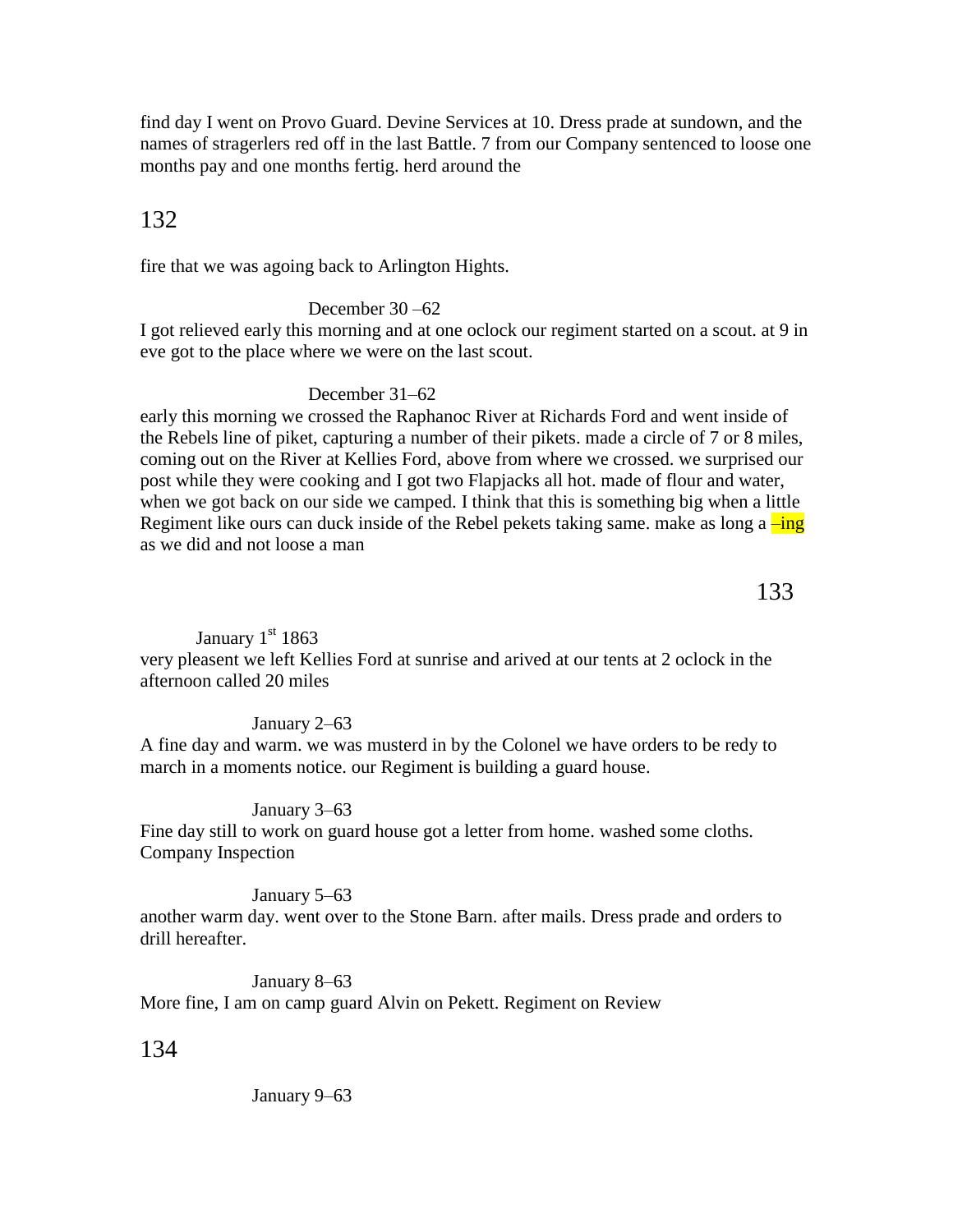More warm, the Regiment on fertig. I came off guard this John Bridges is here visiting his son

### January 10–63

A Rainy day. Alvin went on Pekett the 8 and has not got in yet

### January 16–63

pleasent we have orders to march at an early hour tomorrow. we have had those orders about every day since the 2.

### January 2—63

overcast. I have been on guard got releived this noon and at noon started on that long threatened march. Alvin staid in camp he is not well. we went 4 miles then halted for the night. the roads are in offal shape never see them do mudy

# 135

### January 21–63

rained very hard all night. we fell in early this morning and went one mile and halted. the Army is stuk in the mud. we are advancing on Fredericksburg under Burnside and we are agoing up rive to cross on the Ford

### January 22–63

it has rained hard all night and all day. we are camped in Ponchoes in the woods. we are stuck in the mud it is so mudy that it takes 4 mules to hall a government wagon on a road that has been used two hours. the rebels have found out that we are stuck and they have a Sign on this side of the River, in big letters (Burnside Stuck in the Mud)

### January 23–63

Still she Rains. the regiment is out Cordrying<sup>9</sup> the Road back to camp. I did not go out for last night we got to throwing fire brands and I got hit over

136

the Eye and am obliged to were my eye in a sling

### January 24 –63

This is the first pleasent day we have had for Quite a while. we have been corderying and building Bridges for the last thre days, in order to get to camp

### January 28–63

our Regiment started on pekett early this morning in a heavy snow storm. we went 5 miles and Company B. was put in reserve in a field I and three others went to the rear

 $\overline{a}$ 

 $9^9$  A "corduroy" road is made up of sand and logs.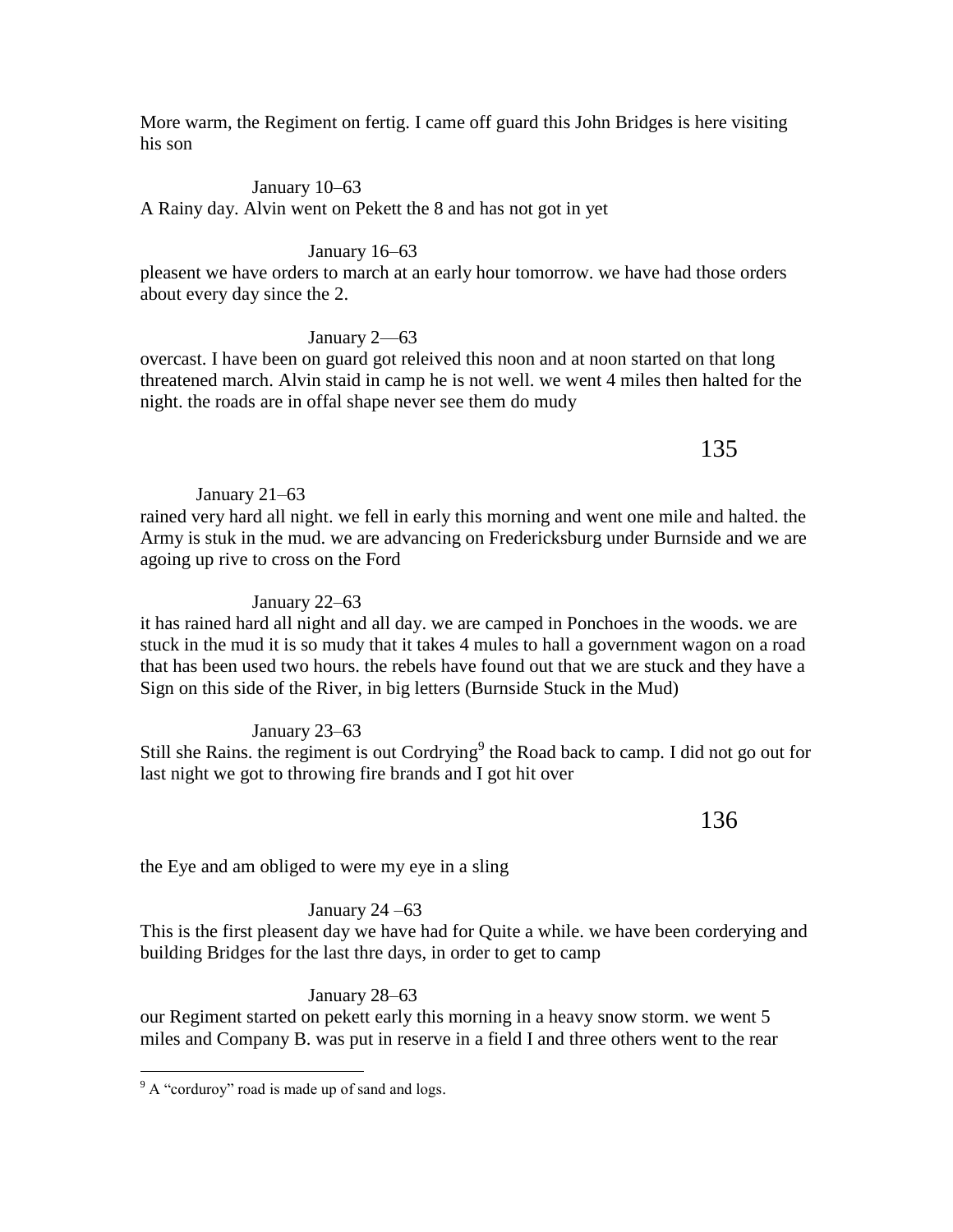about one half mile down in a hollow by a Brook in the woods. after picking out a good chance on the bank of the creek we built a large fire when it had got burned down some we shifted it and then built a brush camp over the drye place. we then made a large fire at the mouth of our camp. by that time is was Quite late and we turned in.

# 137

#### January 30–63

cleared off and is Quite pleasent we had a fine nights rest. we have one foot of snow on the ground we are still in the woods and had our Raitions sent to us.

#### January 31–63

we got releived this morning and have got back to camp that has been the most agreable Peakett I ever was on. sined the par Rold and got paid of hered that General Burnside<sup>10</sup> had rezined and General Hooker takes comand.

#### February 1–63

overcast with the appeerence of Rain O Webber went to the Regimental Hospitle sick to day.

Feb. 10–63

fine day. since the  $1<sup>st</sup>$  nothing of any importance has hapened. went on guard to day at Division Head Quarters bought a Diary 50 cents Peck of cards 75 cents.

### 138

 $\overline{a}$ 

#### February 17–63

Rained through the night and snowed through the day 6 inches on the ground Alvin sit up with O Webber last night he is very sick. his discharge came yesterday but it will never do him any good.

#### Feb. 19–63

A Rainy day. received a letter from home dated the 11 the snow is most all gon a detail to work on guard house bought 10 lbs Flour 40 cents sent a letter home

#### Feb. 22–63

the whole Regiment went on Pekett yesterday. last night I slept on the ground with my blanket over me and when I woke up this morning I found that I had been sleaping under 8 or 10 inches of snow. I slept very well and did not wake up untill they comenced firing a National sulute in camp in honor of Washington. I was one of the first to rise and when

 $10$  He was actually relieved of command due to the debacle Dec 13 and his second failed attempt which became known as the "Mud March" . Assigned to the Army's Dept of Ohio, he later redeemed himself in a successful defence of Knoxville, defeating Longstreet. (www.civilwar.org Civil War Trust)